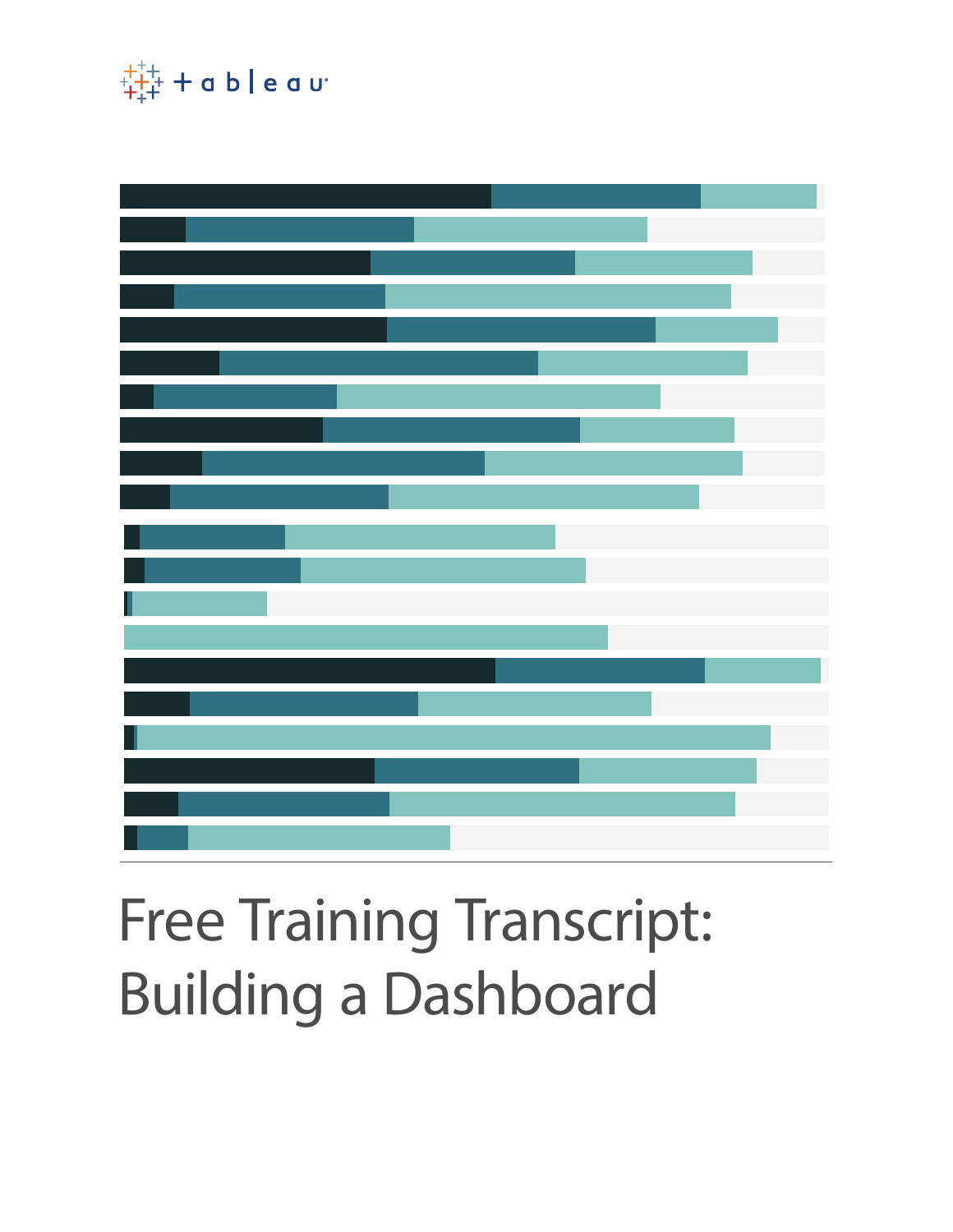Welcome to this video on building dashboards. You can download the Exercise workbook to follow along in your own copy of Tableau.

Dashboards can be created by clicking on the Dashboard tab, here at the bottom. The workspace for a dashboard looks a little different than the workspace for a sheet. For one, the data pane is replaced by the dashboard pane. Instead of listing the dimensions and measures from the data source, we have a list of the sheets in the workbook. Hovering will bring up a preview.

### Dashboard Size

It's very important to consider the destination of a dashboard from the beginning. In the size area, we have three main options: fixed size, automatic, and range. Fixed size offers us a list of pre-set dimensions or the ability to set our own custom size. If we select range, we can set the boundaries for how large or small the dashboard can grow or shrink. Automatic allows the dashboard to fill the available area.

There's also the option, above, to turn on Device Preview. For more information on this feature, check out the video on Device Designer.

A lot of effort goes into designing the layout and visual of a dashboard – you can save headache and time by considering things like size and devices from the beginning.

#### Adding Views to a Dashboard

Adding views to a Dashboard is very easy! Just like we drag fields into a view, we can drag views onto a dashboard! Any related legends will also come out, like the color legend on the right – unless they've been hidden on the original sheet. The first view will automatically take up the whole dashboard. Any subsequent views, though, can be placed in specific areas of the screen. Holding down the mouse button as we move our mouse around the dashboard shows grey areas indicating where this view will be placed when we let go.

If we bring it all the way to the very bottom, it will fill across the entire width, including the side panel with legends. Speaking of legends, we can see that highlighting works across all sheets relevant to that color legend.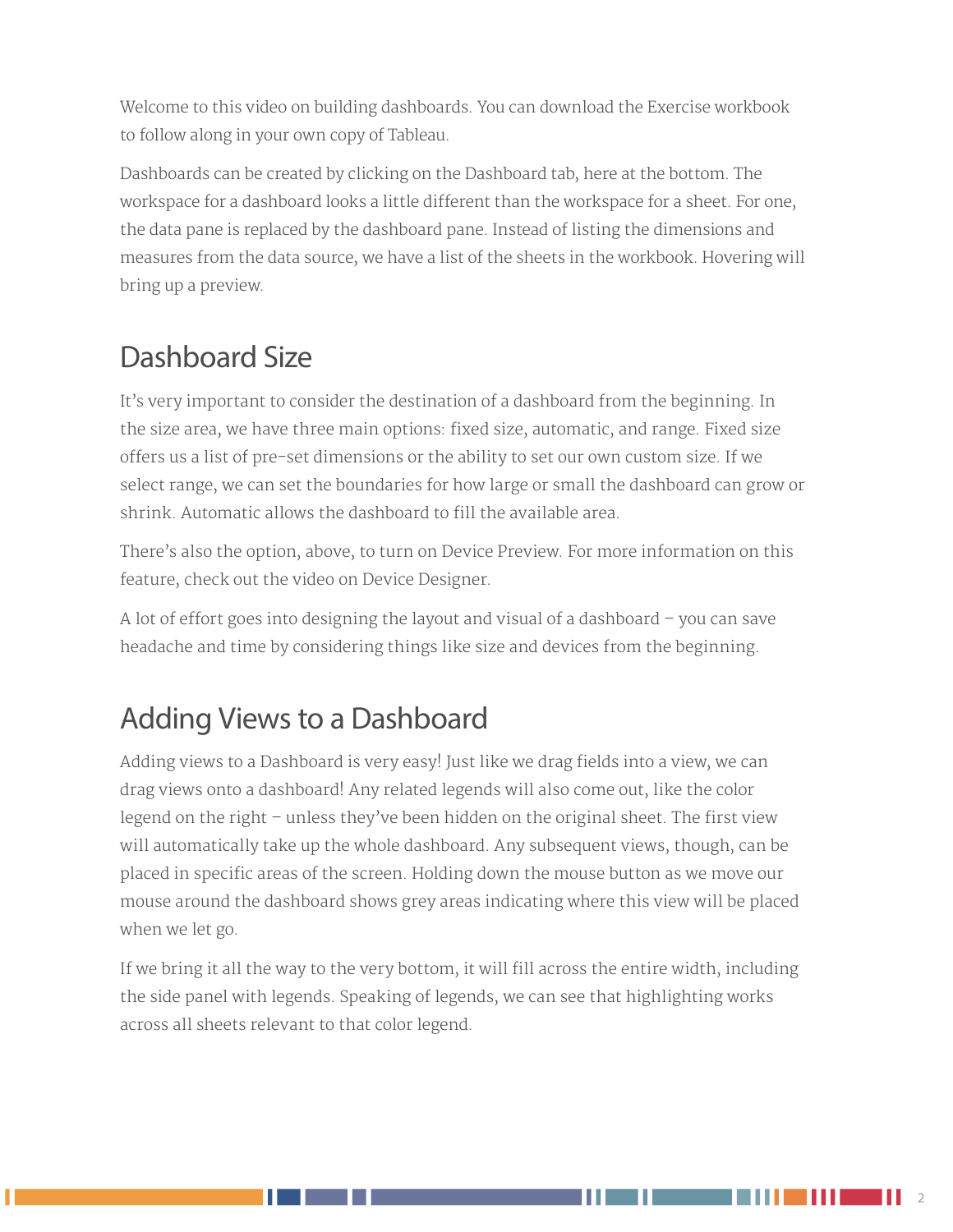Now that these two sheets have been added to the dashboard, note that they have checks next to their names in the Dashboard pane – this indicates they're in use.

### Adding Objects to a Dashboard

In the Objects area, we see options for things like layout containers and text boxes. All of these can be dragged onto the dashboard just like a view. For more information, see the video on Dashboard Layouts and Formatting.

We can use this checkbox to toggle the dashboard's title on and off. Double clicking on a title, either for the dashboard or a sheet, brings up the text editor.

#### Fitting Sheets

Notice that here, our bar chart has scroll bars – the size of the chart on the sheet is larger than the area we've given it on the dashboard. It's better to see the entire view, let's adjust this dashboard to remove the scroll bars. First, we can simply click at the top of the view and drag it up. This will resize the Running Total view and make the bottom view larger. But we can also click into the bar chart and in the menu drop down in the header, select Fit > entire view. This menu has a lot of options – we'll go over many over the course of the Dashboard videos, but I recommend exploring what's available in the menu – for example, turning the title on and off.

#### Legends and Filters

Dashboards are all about interactivity. Let's bring out the last sheet – just like with fields, we can double click sheets to bring them out. If the default location isn't where we'd like them to end up, we can always rearrange by clicking on the view and using the header.

Note that this sheet brought its color legend and filter. We can click on the color legend and remove it from the dashboard. What if we want to add a filter we don't have? Let's say we want to be able to filter by Ship Mode. Click on any view where that filter would be relevant, click on the menu caret, and there's an option for Filters. We'll add Ship Mode.

Now the filter is on the dashboard, we can format it just like we can in a view. Let's change the layout to single option list. We could add a legend the same way, going to the menu and selecting legend then picking the appropriate field.